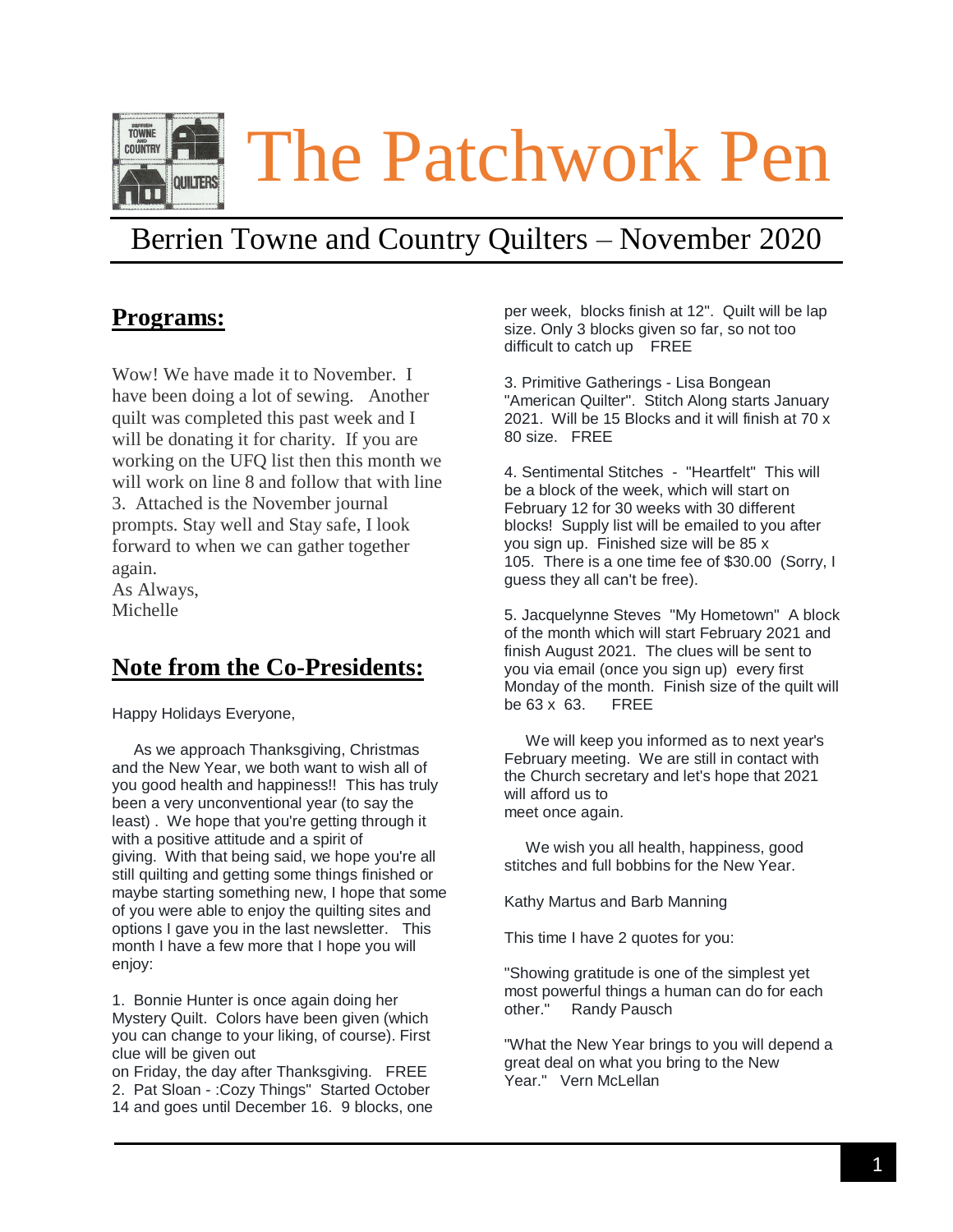# **Birthdays**

## **November**

| Vicki Nitz            | 11/2  |
|-----------------------|-------|
| <b>Fanny Putnam</b>   | 11/3  |
| <b>Beth Griesbaum</b> | 11/4  |
| Marilyn Adent         | 11/12 |
| Lois Lentz            | 11/13 |
| Deb Adams             | 11/13 |
| <b>Sandy Scott</b>    | 11/14 |
| Audrey Elwell         | 11/15 |
| Mary Klescz Baker     | 11/18 |
| Diane Rau             | 11/18 |
| Kay Wilcox            | 11/18 |
| Jean Stanish          | 11/19 |
| Lisa Hansen           | 11/27 |
| Mary Kasun            | 11/28 |
| Greta Parker          | 11/30 |

#### Berrien Towne & Country Quilters Guild

Monthly Meeting Minutes

September 10, 2020

Meeting called to order at 7:00 PM by Co-President Barb Manning with 35 people present.

### **Old Business:**

*Meeting Location:* We will not be meeting for the remainder of 2020 since we have been meeting outdoors and the weather is getting colder. The Governor of MI is not allowing indoor gatherings of more than 10 people at this time. We hope to resume regular meetings in February.

Barb Manning has been in contact with the Methodist Church on a month to month bases. The church is not allowing us to use their building due to the Corvid-19 virus. They are applying our 2020 payment to 2021.

*Quilt Show:* The quilt show committee met to discuss options for the next quilt show. Due to Covid-19 it was decided not to have a quilt show in 2021 but wait till 2022. They are proposing to have a booth at the 2021 Flag Day weekend to sell guild member boutique items and have a Quilt of Valor presentation. This will keep our name out there and to let people know we are planning a 2022 quilt show during the Flag Day festival. Barb and Maxine Wantuch will stay in contact with the Flag Day committee.

### **New Business:**

*2021 Officers:* Co-presidents Barb Manning and Kathy Martus, Vice President Jane Rush, Secretary Cindy Shepherd, Treasurer Lisa Hansen and Co-treasurer Jody Albee (2 year commitment). Beth Griesbaum made a motion to accept this slate of officers, seconded by Kathy Phipps. Motion carried.

We have not filled all the committee chairs. Due to Corid-19 we are not sure we will need them all in 2021 (example: we may not be allowed to have food). This is a year of uncertainty due to the pandemic. Jane Rush will be calling people asking for volunteers. A listing will be provided in a future newsletter.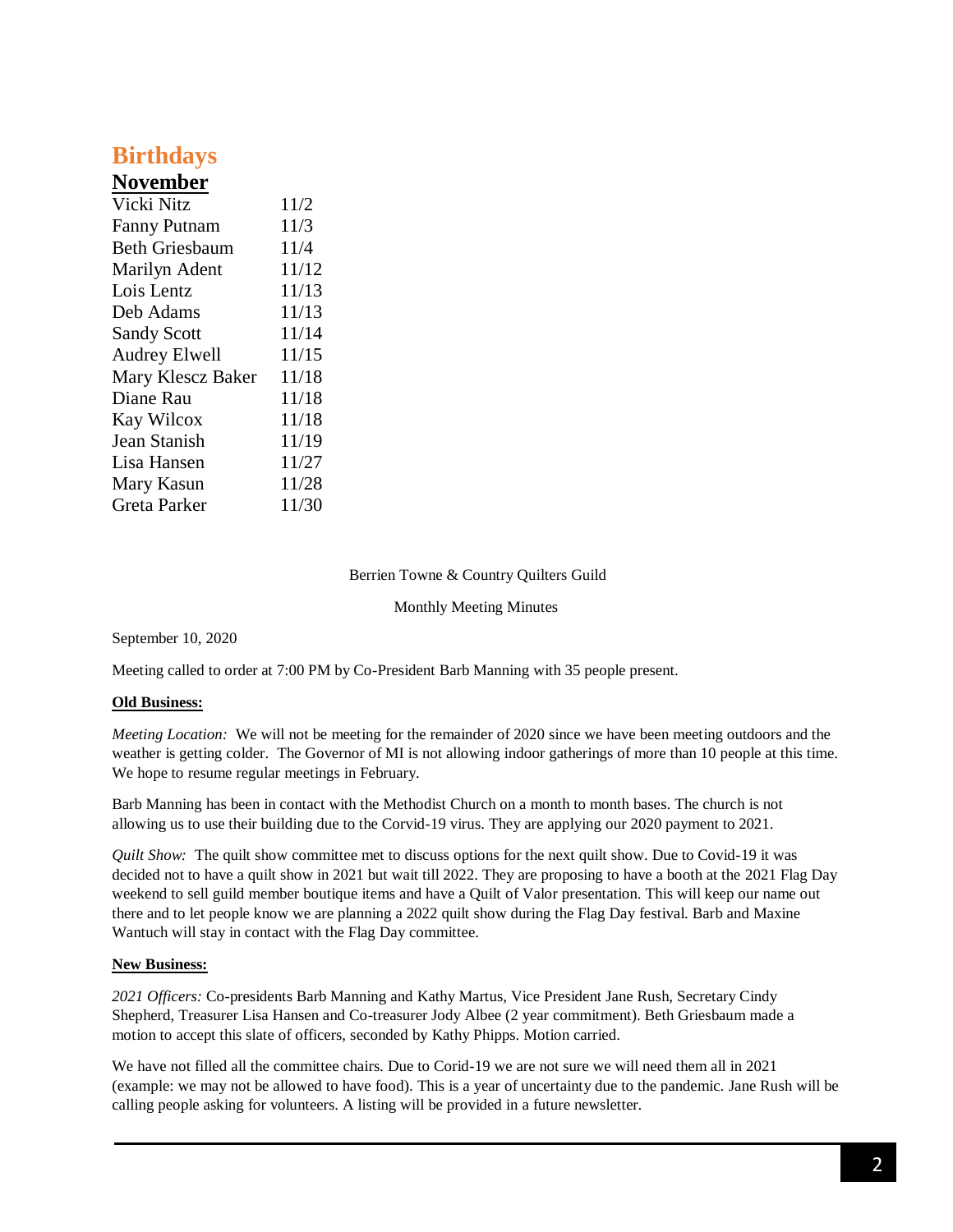*Fund Raiser 2021:* Jane Rush would like to look into creating a recipe book. Each member would be asked to submit 2-3 recipes. Maybe even a quilt pattern recipe. Since we will have very little income in 2021 a fund raiser would help. There was enough interest by this group to proceed.

*Birthday Club:* The remainder of the birthday club participants were recognized. They are Nancy Zabel, Barb Manning, Jean Stanish, Margaret Williamson, Greta Parker, Sherri Skorupa, Peri Hansen, Nancy Hawley, Kay Wilcox, Cathy Benke and Sondra Sheppard.

*Door Prizes:* The winners are: Jody Albee, Bonnie Lewis, Greta Parker, Beth Griesbaum, Annette Wright, Judy Weingart, Aggie Blesy and Cindy Shepherd.

*Raffle Baskets:* We sold \$37 in tickets. The winners are Pearl Hedtke and Nicole Rimes.

### **Announcements:**

*Laura Williams Memorial:* Peri Hansen spoke with Laura's brother; they are going forward with a memorial on September 26 from  $12:00 - 3:00$  PM at the Bridgman Library. It will be in the parking lot under a tent with refreshments. They hope to have a slideshow of Laura's quilts. No quilts will be present due to it being outdoors.

*November retreat*: Peri Hansen reports there will be no November retreat due to Covid-19 restrictions (no food and no more than 10 people can gather). The Courtyard will apply our deposit to the 2021 retreat.

Meeting adjourned at 7:25 PM.

Respectfully submitted,

Cindy Shepherd

### **Program:**

Michelle Tuller and Nicole Rimes presented "Prayer Pockets". Each Patchwork Heart Pocket Prayer Quilt you create is a special token of peace and a beautiful reminder someone loves you. This new heart-shaped quilt pattern includes a pocket in which to place a personal note or prayer, making it a wonderful gift for your loved ones.

The pattern provided includes step-by-step instructions and cutting diagram so that you can make one, or many of these adorable hearts! The quilts finish at approximately 4.5" x 3.5". A cross, safety pin and charm were also handed out. Look for an email for the cute little sayings you can use.

Wouldn't it be great to make it from a loved ones clothing and given to children as a comfort? Or put the cross inside the heart as a "fidget". We are challenged to make at least 2, one to keep and one to give. Post them on our FaceBook page for all to enjoy.



Look for more little projects from the Programs Committee in October and November.

Show N Tell completed the evening.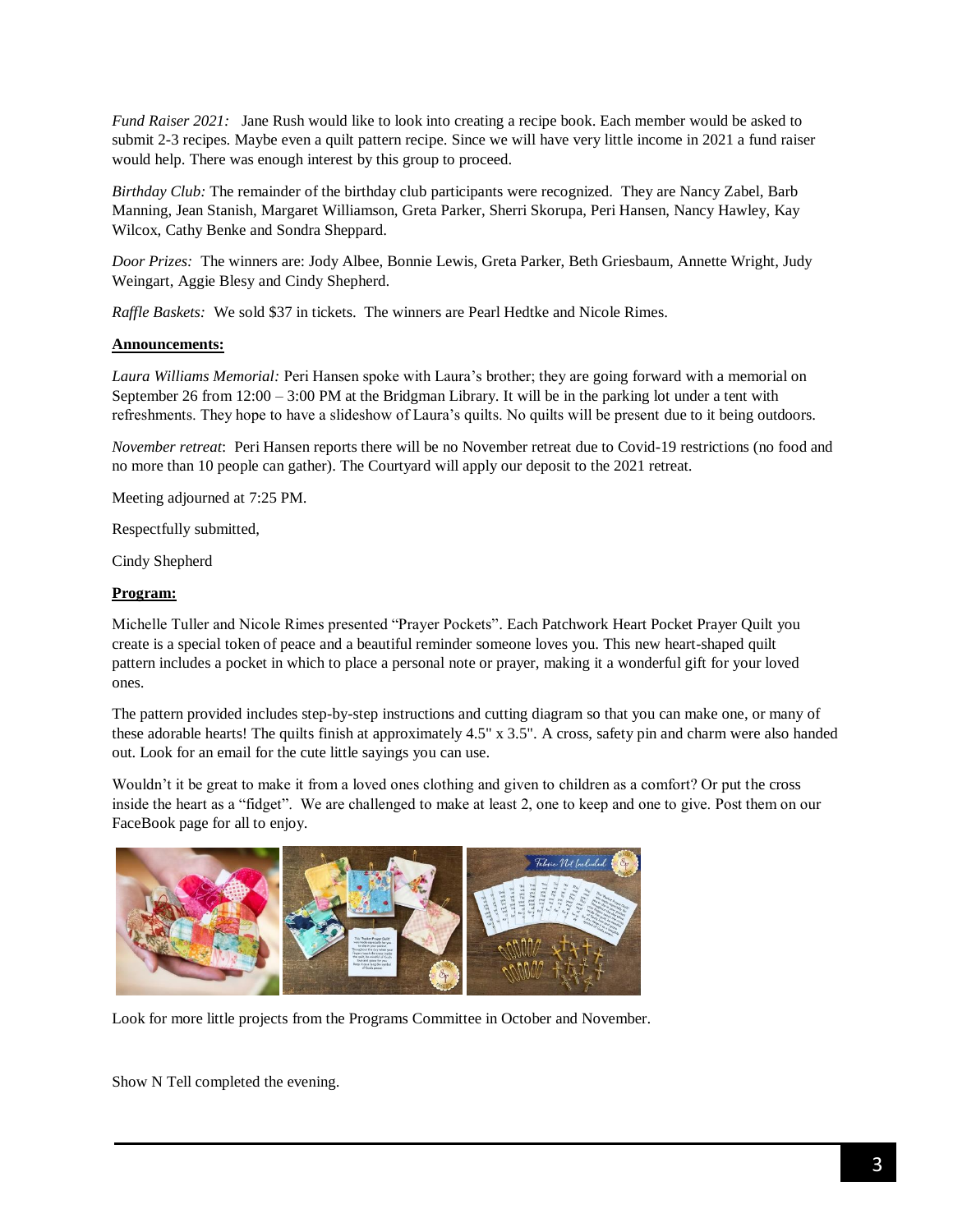### NEWSLETTER CHAIRPERSON NEEDED

 First, we want to thank Elaine Bokhart for providing the BTCQ Newsletters for October and November.

As we move toward 2021, we no longer have a volunteer for the Newsletter. Due to personal reasons, Denise Tackett had to withdraw from the Newsletter Chairman in 2021. We thank Denise for all she has volunteered for the guild these past years.

 The guild is asking for anyone who is willing to volunteer to take care of the newsletter in 2021. If you are interested, please contact Barb Manning of Kathy Martus @ [president@btcquiltguild.org](mailto:president@btcquiltguild.org)

**Berrien Towne and Country Quilters County Avec Line County October 31, 2020** Treasurer's Report

**10/31/2020** No income or expense entries for October, therefore **Beginning Bank Balance** \$10,192.10 **4 checks cashed** \$181.33 **Ending Bank Balance** \$10,010.77